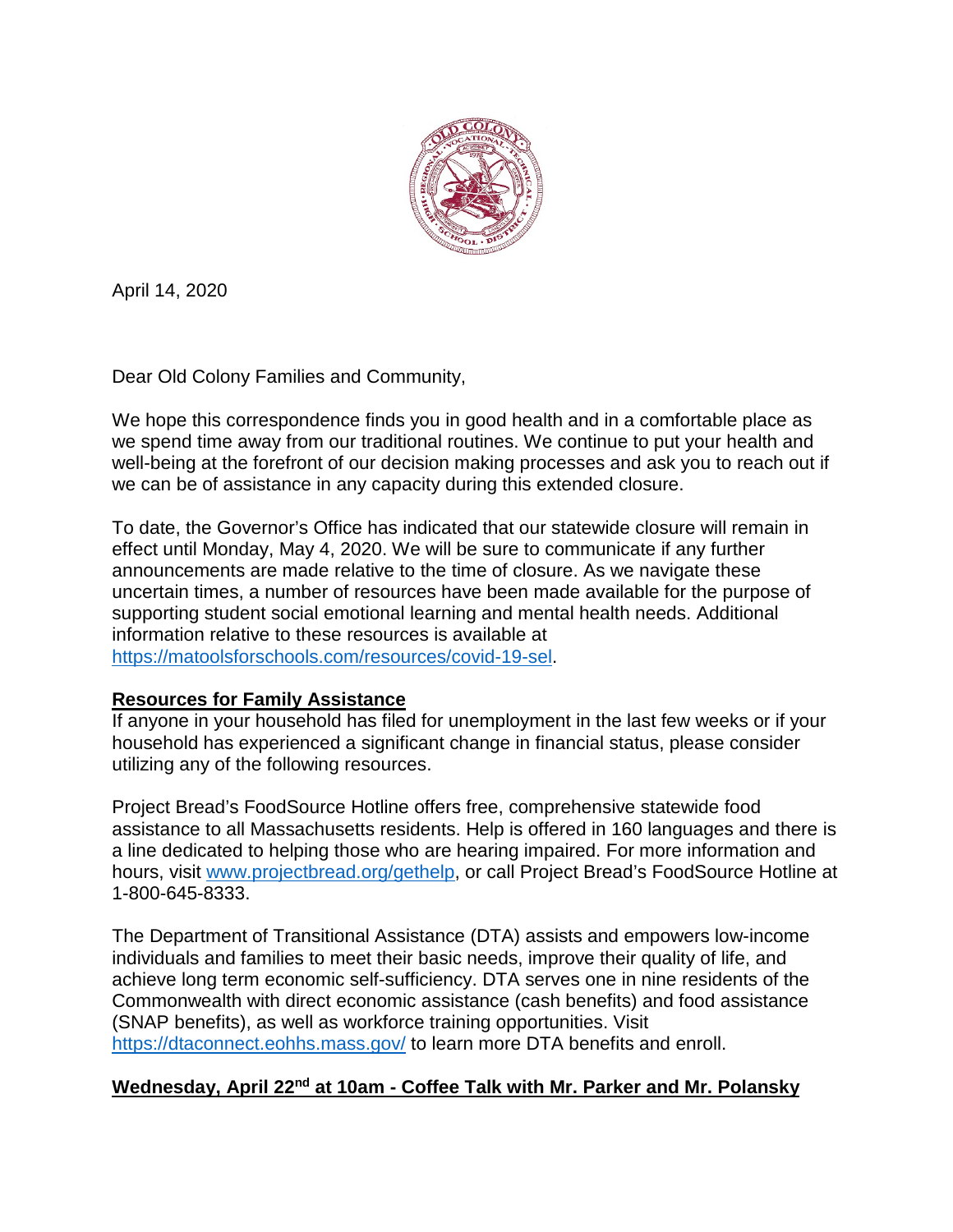Register to join Mr. Parker and Mr. Polansky for coffee talk[. Click here to register.](https://zoom.us/meeting/register/tJYvc-mgrDoqG9Ym6qUOu2jAtofrouJ4Oe_3) We would love to see your faces, hear your voices, and answer any questions you may have. We have no set agenda, other than to maintain a connection with our school community.

### **Remote Learning Update**

We would like to commend students for committing themselves to the remote learning process as we kick off Trimester 3. Teachers have reported that students are signing into google meet sessions and are engaged. Keep up the good work! We hope that the normalcy of meeting with teacher and classmates during these learning sessions will be beneficial to our students. If students are not signing in or completing assignments, we have asked the teachers to reach out to students and parents to check in. Please remember that Trimester 3 will be graded using a credit / no credit system. Promotion can be impacted by a decision not to participate. Extenuating circumstances must be discussed with Principal Parker in the event a conflict arises. Mr. Parker can be reached at [jmparker@oldcolony.info](mailto:jmparker@oldcolony.info) or at (508) 763-8011 extension 118.

Please note that behavioral expectations in a virtual learning environment are consistent with our expectations of behavior in your typical school setting. Credit for participation can and will be impacted by conduct in the educational setting. Please make choices to positively support your reputation and character moving forward.

## **Advanced Placement Examination Information**

Mrs. Tuccinardi has been in contact with Advanced Placement (AP) students and families. AP Calculus will test on May 12th at 2pm. AP English Language will test on May 20th at 2pm. AP Computer Science Principles students must have their portfolios submitted to the College Board by May 26th. Please contact Mrs. Tuccinardi at [ctuccinardi@oldcolony.info](mailto:ctuccinardi@oldcolony.info) with any questions or concerns.

# **Special Services Update**

School Adjustment Counselors have been running groups since school closed. Students interested in participating in groups can reach out to Mrs. Vandal or Mrs. Lacroix at [cvandal@oldcolony.info](mailto:cvandal@oldcolony.info) or [slacroix@oldcolony.info.](mailto:slacroix@oldcolony.info)

Students that want/need any help with work should contact their Special Education teacher either by email or during their office hours. Special education teachers have built a Google Classroom for students who have Applied Studies.

Speech and Language services will start up shortly. Our speech pathologist is building a Google Classroom and participation permission slips have been mailed to parents. Parents are asked to return permission slips to Krystla Fay, Special Services Coordinator at [kfay@oldcolony.info](mailto:kfay@oldcolony.info) at your earliest convenience.

Consultation is readily available for teachers who need assistance in accommodating and/or modifying individual student work.